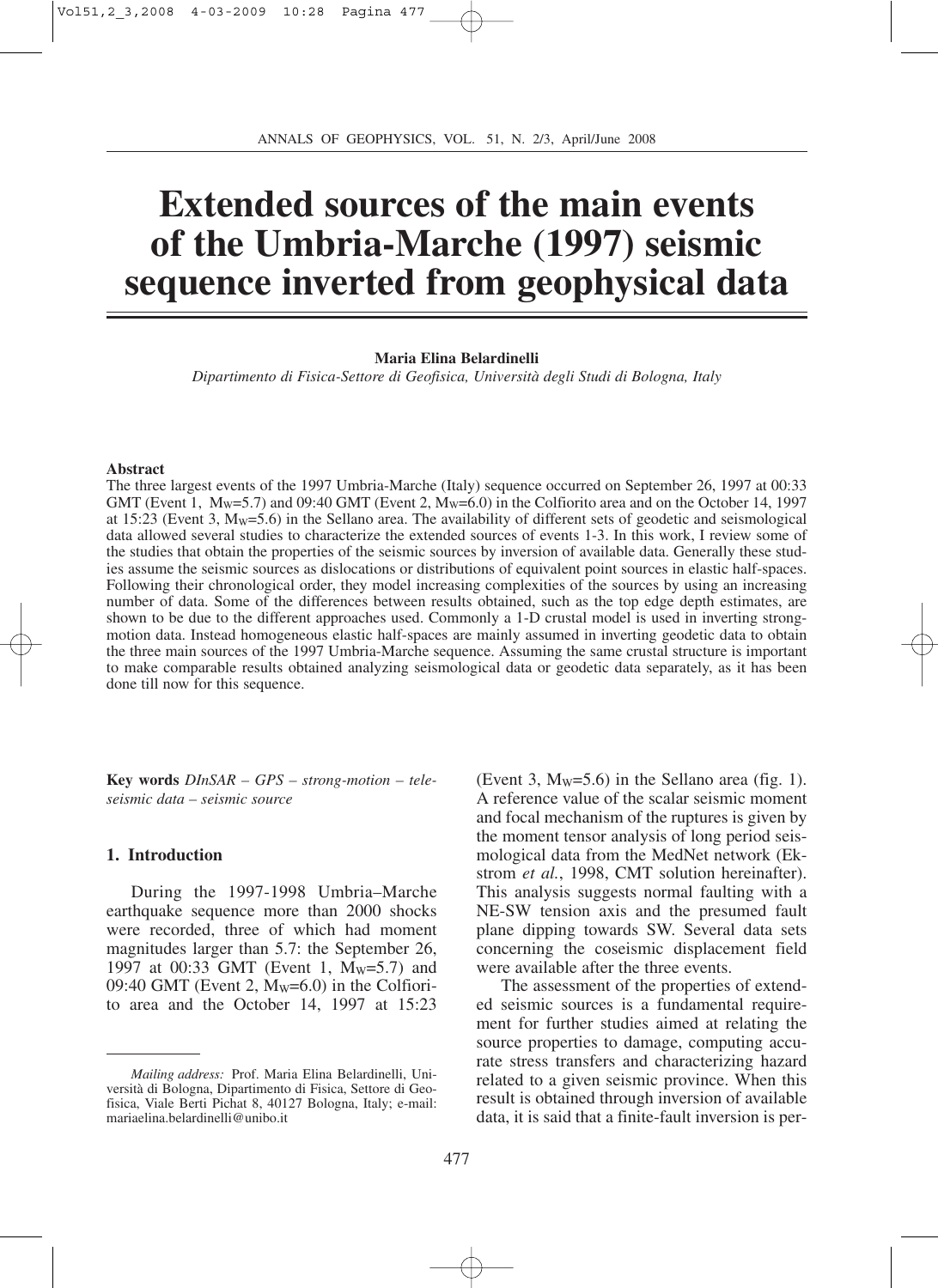

**Fig. 1.** The epicentres (red stars) of three largest events in the Umbria-Marche (1997-1998) sequence. Strong-motion stations are indicated by black triangles. The inset shows the area in the figure (red rectangle) and the location of broad-band MedNet stations used in UMI studies (black triangles).

formed. We review here the studies that characterize the three seismic sources of events 1-3 by means of inversions of two kinds of data: geodetic data (*e.g.* Lundgren and Stramondo, 2002; Belardinelli *et al.*., 2003; De Martini *et al.*, 2003; Hernandez *et al*., 2004; Santini *et al*., 2004; Crippa *et al*., 2006; Dalla Via *et al.*, 2007) and seismological data (*e.g.* Capuano *et al*., 2000; Pino and Mazza, 2000; Hernandez *et al.*, 2004). We briefly indicate as UMI studies (Umbria-Marche inversion studies) the finitefault inversions of the three main events of the 1997 Umbria-Marche sequence that will be discussed here.

After an introduction of the data used**,** this paper will present generalities of the inversion methods and the specific methodological approach followed by studies dealing with geodetic data or seismological data separately. Then the main results achieved on the three main events of the Umbria-Marche sequence will be presented. Some topics about UMI studies *versus* the state of the art of finite-fault inversions will be discussed in the last section.

It is worth noting that for this sequence no

study to date has inverted the source parameters using both seismological and geodetic data jointly, whereas there are several examples of such a kind of inversions for subsequent earthquakes. For instance the 1999  $M_w$  7.5-7.6 Izmit, Turkey mainshock is studied by Delouis *et al.* (2002) by inverting GPS, DInSAR, strong-motion and teleseismic data. The 2000 MW 6.6 western Tottori, Japan earthquake is studied by Piatanesi *et al.* (2007) by inverting GPS and strong-motion data.

### **2. Data selection**

The moderate magnitudes of events 1-3 of the Umbria Marche sequence impose measurements with the largest «signal to noise» ratio within the ensemble of available data. Permanent displacements induced by the three events were measured through the analysis of DInSAR data. During the Colfiorito sequence several interferometric images were acquired by satellites ERS1 and ERS2, but few of them can be organized in pairs of images revealing enough coherence in the area of interest (Lundgren and Stramondo, 2002; Crippa *et al*., 2006). The difference between the images taken on 1997 September 7 and 1997 October 12 by satellite ERS2 will be called «Colfiorito interferogram» hereinafter. It regards the displacement (in the satellite line of sight or slant range direction) caused by events 1 and 2 and intervening smaller events. Another pair of images taken by ERS2 and ERS1 at 1997 August 9 and 1997 October 17, respectively, also contains the coseismic displacement caused by event 3 and will be referred to as the «Colfiorito-Sellano interferogram». Finally a pair of images taken by ERS2 on 1997 October 12 and 1997 November 16 basically contains the deformation due to event 3 and will be referred as the «Sellano interferogram» (Lundgren and Stramondo, 2002).

Measures of permanent coseismic displacement as a 3-D vector were obtained at GPS monuments by differentiation of the data collected in two surveys (*e.g.* Belardinelli *et al.*, 2003). The first survey was taken in 1995 by Istituto Geografico Militare (IGM) and the second survey, between 1997 October 7 and 10, by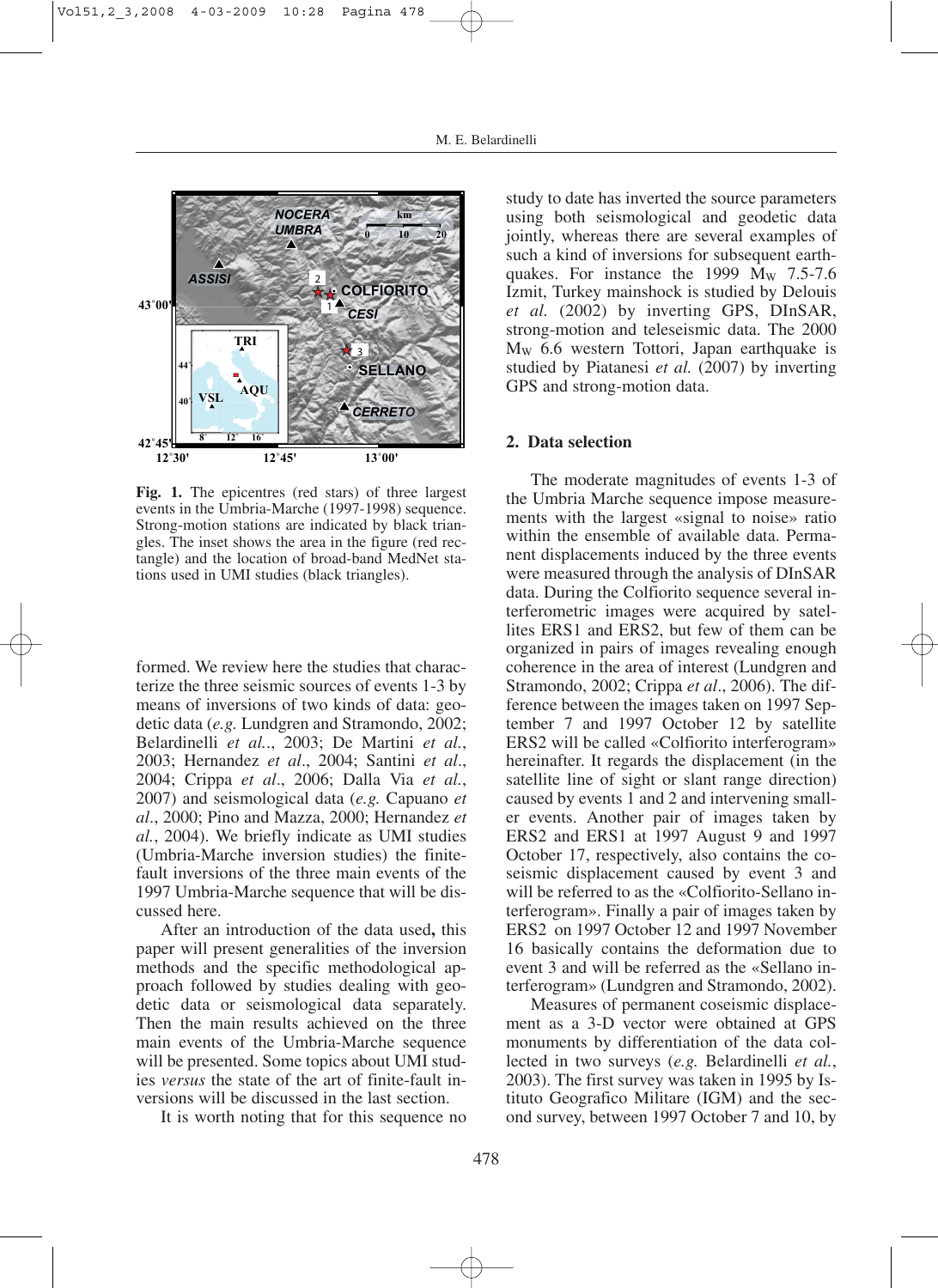Istituto Nazionale di Geofisica at 13 monuments of the first survey. Of the latter, only four monuments (CAPA, CROC, FOLI and PENN, fig. 2) showed significant horizontal displacement caused by events 1 and 2 and intervening smaller events and only two stations, CROC and COLF, were subjected to a vertical displacement greater in absolute value than the accuracy. Unfortunately, the coseismic displacement errors are affected by the significantly lower accuracy of the first survey compared to the second one. Accordingly, the accuracy of GPS data are estimated as 2.4 cm and 4.0 cm for the horizontal and vertical components of displacement, respectively (Belardinelli *et. al*., 2003). After event 3, no major coseismic deformation at GPS sites was observed (Hernandez *et al*., 2004). The elevation changes caused mainly by event 2 were also measured along a levelling line surveyed in 1992 and 1998 by IGM (De Martini *et al*., 2003).

Seismological data consist of measurements of ground acceleration, velocity or displacement as a function of time at the locations of seismic stations. Records of 3-D ground acceleration were provided by strong-motion accelerometers deployed by Servizio Sismico Nazionale (SSN), National Energy Agency (ENEA) and Electric National Board (ENEL). In order to provide the highest level of detail on the rupture process, UMI studies consider the records taken by accelerometers located at distances less than 30 km from the focal area and having a good azimuthal coverage relative to the fault orientations (taken from the CMT solution). Moreover only the accelerometers providing the simplest waveforms (with the least site-effects) are considered (Capuano *et al*., 2000) or weighted more than other stations (Hernandez *et al*., 2004). For events 1 and 2 these accelerometers are located at the stations of Assisi and Cerreto (fig. 1). For event 3, they are located at the stations of Cerreto and Cesi. The latter station, not considered by Hernandez *et al.* (2004), has been operating only since 1997 October 3. During events 1-3, three broad-band seismic stations of the MedNet regional network, at distances less than 500 km from the focal area (AQU, TRI and VSL, fig. 1), recorded good quality (high signal-to-noise



**Fig. 2.** Geometry assumed by Hernandez *et al*. (2004) for the sources of events 1 and 2. GPS data of horizontal displacement recorded in near field stations are compared to model results (best model according to both DInSAR data and GPS data). The figure shows only five out of twelve GPS stations used in the inversion (see text). The epicentres of events 1 and 2 are indicated with black stars. The fault discretization used is also shown in map view. The solid lines parallel to fault strikes represent the intersections of the prolongation of the fault planes with the Earth surface. The top edge depth of the fault of event 2 is fixed to 700 m. The crustal model assumed is reported in Table I. Figure modified from Hernandez *et al*. (2004).

ratio) waveforms of 3-D ground displacement as a function of time (*e.g.* Pino and Mazza, 2000). Station AQU is also conveniently placed to show directivity effects, having an azimuth close to the strike of the fault planes involved in the seismic ruptures (figs. 1 and 2).

## **3. Methodological approaches**

## 3.1. *Generalities*

We may schematize an inversion problem as it follows. Let *m* be a vector containing the parameters to be inverted (or free parameters), *c* the vector of parameters fixed or assumed as known during the inversion**.** The inversion de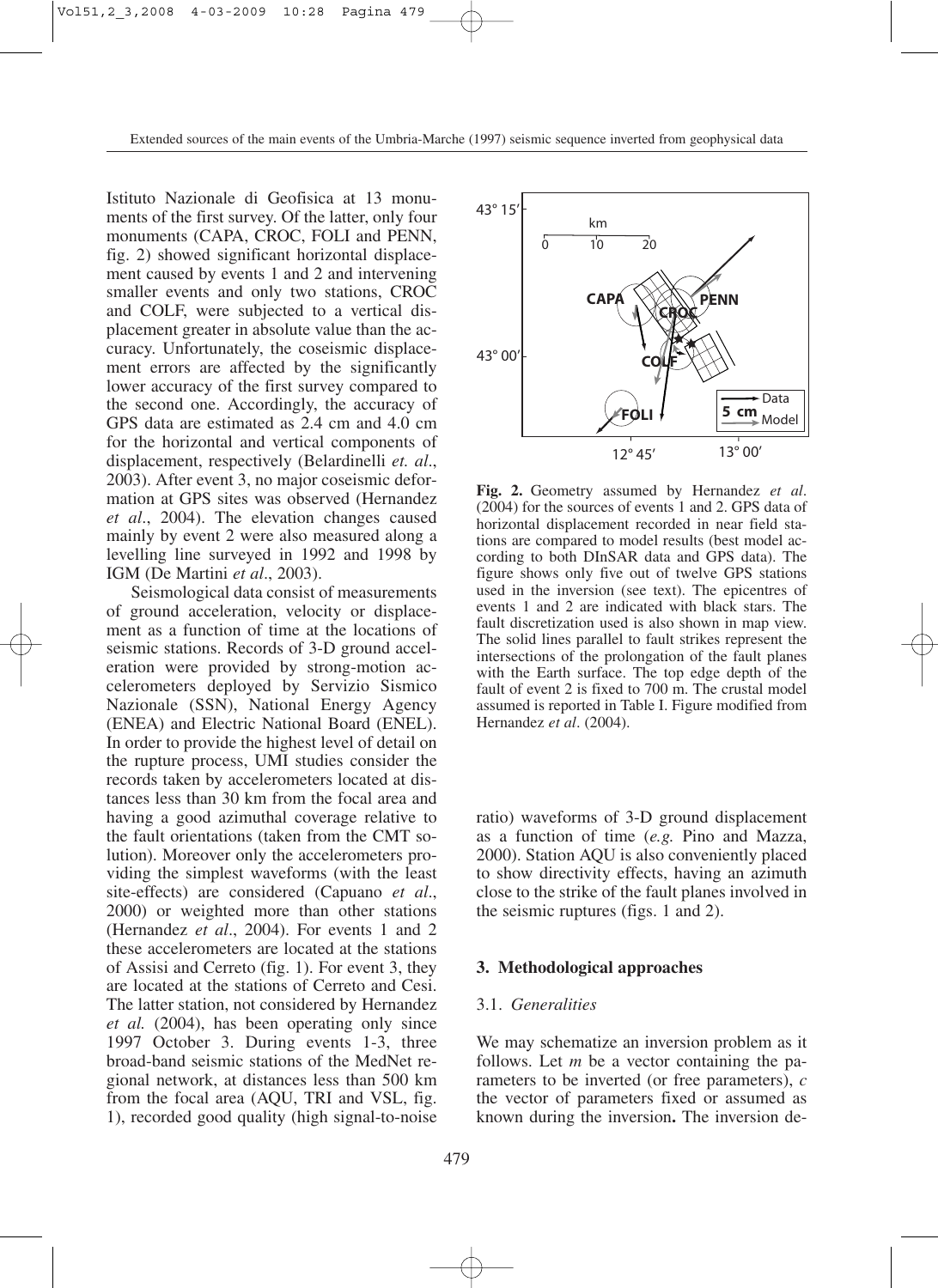termines the parameter *m* by comparing the available data organized in a vector *d* with their estimates  $d^{mod}$  provided by a model equation

$$
d^{mod} = g(m;c) \tag{3.1}
$$

where  $\mathbf{d}^{\text{mod}}$  is the vector containing the model estimates. The inversion is performed by minimizing a misfit or cost function that, following the approach of Belardinelli *et al.* (2003), can be expressed as

$$
\varepsilon(m) = (d^{mod} - d)^T C^1 (d^{mod} - d) \tag{3.2}
$$

where *C* is the covariance matrix whose elements contain data uncertainties. The vector of free parameters retrieved from the inversion, *m<sub>I</sub>*, also called «inverted model», is such that:  $\varepsilon(m_l) = min \{\varepsilon(m)\}\$ , with varying *m* in the parameter space. In order to find the minimum value of the misfit function, the exploration of the parameter space is performed starting from a given set of parameters *ms*, the so-called starting model. If the model equation is linear in *m*, *i.e.* in (3.1)  $g(m;c) = G(c)m$ , where G is a matrix, then the inversion is linear and  $m<sub>I</sub>$  satisfies the so called «least squares» criterion. In this case, the retrieved parameters can be expressed analytically as it follows

$$
m_I = (G^T C^1 G)^1 G^T C^1 d) \tag{3.3}
$$

When the model equation is nonlinear in *m* the inversion is said non linear and the misfit function can be characterized by several local minima. In this case, a local exploration of the parameter space, such as a trial and error exploration, may determine estimates of parameter values  $m_l$  which depend on the starting model. This occurs when  $m<sub>I</sub>$  is incorrectly identified with the point in the parameter space realizing the local minimum of the misfit function that is closest to the starting model, *ms*. To avoid this, it is better to perform a global exploration of the parameter space, by means of genetic algorithms, for instance. The latter algorithm is used by Hernandez *et al*. (2004) to generate different models of slip distribution of events 1 and 2 that are in agreement with geodetic observations within the data accuracy (*i.e*. they represent

models that are consistent with data). The resulting model population is used to evaluate the resolution of the inverted model along the fault planes, as will be discussed later in section 4. Also simulated annealing algorithms are suitable to escape local minima of  $\varepsilon$  and to find the absolute minima in nonlinear inversions. Inversions using simulated annealing (Belardinelli *et al*., 2003 for event 2, Lundgren and Stramondo, 2002, for events 1-3) are a particular case of Monte Carlo inversions, where trial sets of parameters *m* are generated randomly (Santini *et al*., 2004, for events 1-3).

In order to improve the resolution and the stability of the inversion obtained with a single data set, it is possible to perform a *joint inversion* of different kinds of data. In a joint inversion, following the notation of Belardinelli *et al*. (2003), the cost function is obtained by assigning a different weight to different data by means of a weight matrix *W*, as it follows

$$
\varepsilon = (d^{mod} - d)^T WC^{-1}(d^{mod} - d)
$$
 (3.4)

The weight matrix is diagonal and it should be chosen in such a way that the cumulative contribution to the cost function of each data set is comparable, regardless of the number of data contained in the different data sets.

## 3.2. *Parameter selection and data treatment*

Inversions of geodetic data allow the determination of parameters that characterize the fault from a static point of view. These are the fault geometry (location, focal mechanism, maximum length and width) and the final distribution of the slip vector over the fault plane. In addition to the parameters mentioned above, inversions of seismological data determine parameters that characterize the fault from a kinematic point of view, such as the distributions over the fault plane of the rupture time (or the rupture velocity) and the rise time. In the latter case, generally the same source time function over the whole fault is assumed. The larger number of parameters that can be inverted from seismological data is justified because, for each component of ground displacement at every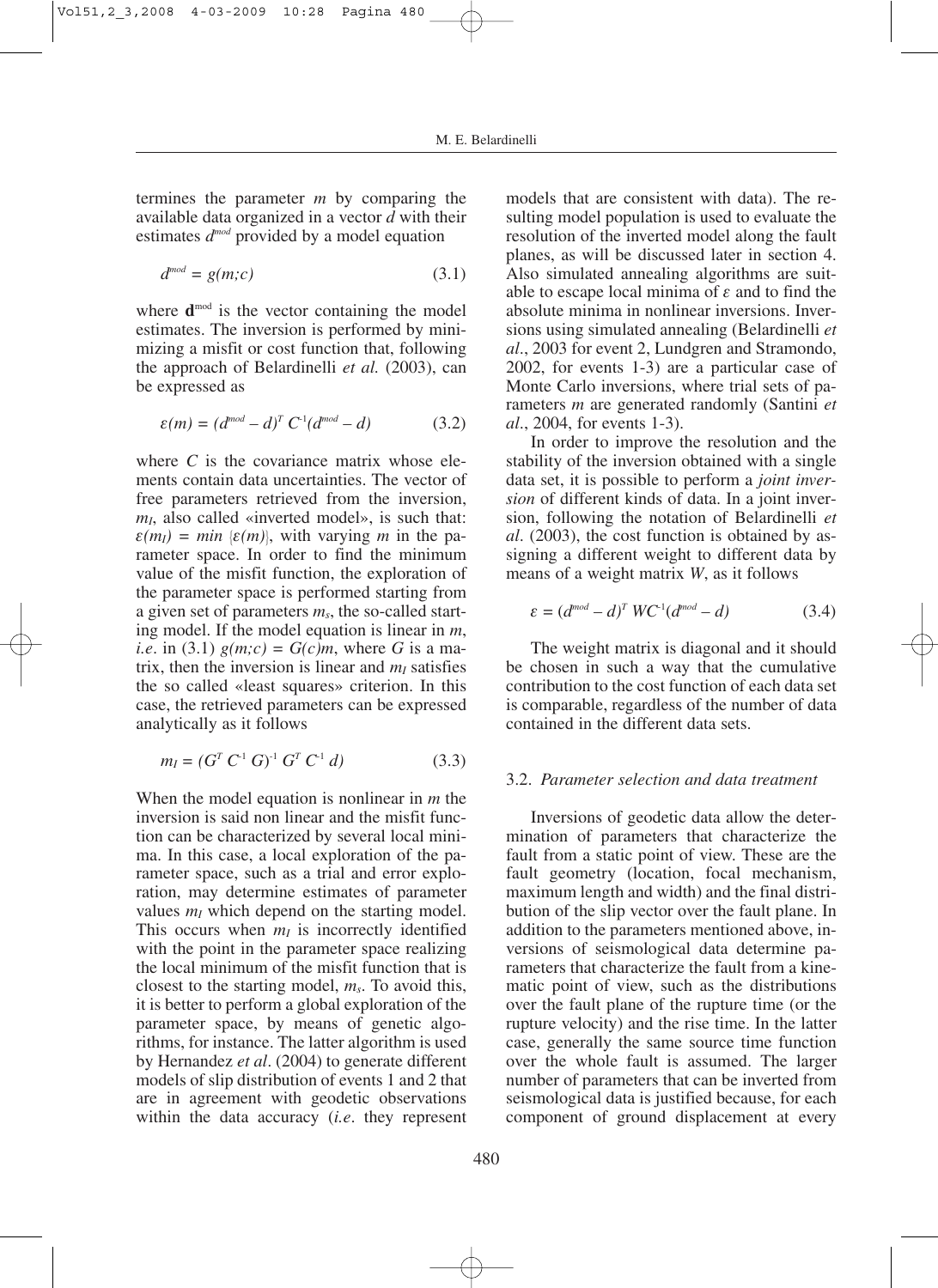Extended sources of the main events of the Umbria-Marche (1997) seismic sequence inverted from geophysical data

seismic station, seismological data are in the form of a time series instead of the single value provided by geodetic data.

We shall see that, given the restricted number of good-quality available data discussed in section 2, in order to limit the number of free parameters, most of UMI studies further restrict the number of free parameters with respect to what is stated above, by making *a priori* explicit assumptions. For instance, apart from Lundgren and Stramondo (2002) who also invert for the direction of the slip vector in each point of the extended sources (fig. 3), most UMI studies assumed a seismic source with a homogeneous rake angle. In so doing, the slip distribution is meant as the slip amplitude distribution over the fault plane. Geodetic data are used to invert the slip amplitude distributions by Hernandez *et al*. (2004); Santini *et al*. (2004), Crippa *et al.* (2006) and Dalla Via *et al.* (2007). It is worth recalling that in principle, this kind of inversion is linear, since the model displacement, *dmod*, is linked to the vector *m* of slip values on the fault plane, through a linear Green operator, *G*. Apart from Hernandez *et al.* (2004) who also invert for the rupture time distribution of events 2 and 3, UMI studies dealing with seismological data assume a homogeneous rupture velocity vector over the fault plane, to be determined from the inversion. All UMI studies dealing with seismological data assume a homogeneous rise time value, eventually vanishing (Pino and Mazza, 2000; Capuano *et al.*, 2000).

Some UMI studies perform a joint inversion of different kinds of geodetic data. The Colfiorito interferogram and GPS data are jointly inverted by Belardinelli *et al*. (2003), for event 2 and Hernandez *et al*. (2004), for events 1 and 2. For events 1-3, Lundgren and Stramondo (2002) perform a joint inversion of different DInSAR image pairs and GPS data in order to better resolve horizontal components of the slip vector (fig. 3).

## 3.2.1. Inversion of geodetic data

Unlike seismological data, geodetic data refer to temporal windows encompassing more than one seismic event of the Umbria-Marche se-



**Fig. 3.** Joint inversion of GPS data and DInSAR data performed by Lundgren and Stramondo (2002) for the slip distribution of events 1 and 2 (top) and event 3 (bottom). The inverted direction of slip (normalized vectors) is shown in the patches of slip larger than 1 m (green arrows). Black stars represent vertical projections of the observed epicentres on the inverted fault planes. Events 1 and 2 are assumed on the same fault plane (see section 3.2.1.). Faults are assumed as rectangular dislocations in an elastic homogeneous half-space.

quence (see section 2). In principle these data view a displacement field caused by events 1-3 and the smaller events, intervening between the times of the first and the second GPS survey (or between SAR images). However the contribution of minor events to the observed displacement is much smaller than that of events 1-3. The minor intervening events are either neglected (Lundgren and Stramondo, 2002; Hernandez *et al*., 2004; Crippa *et al*., 2006; Dalla Via *et al*., 2007) or re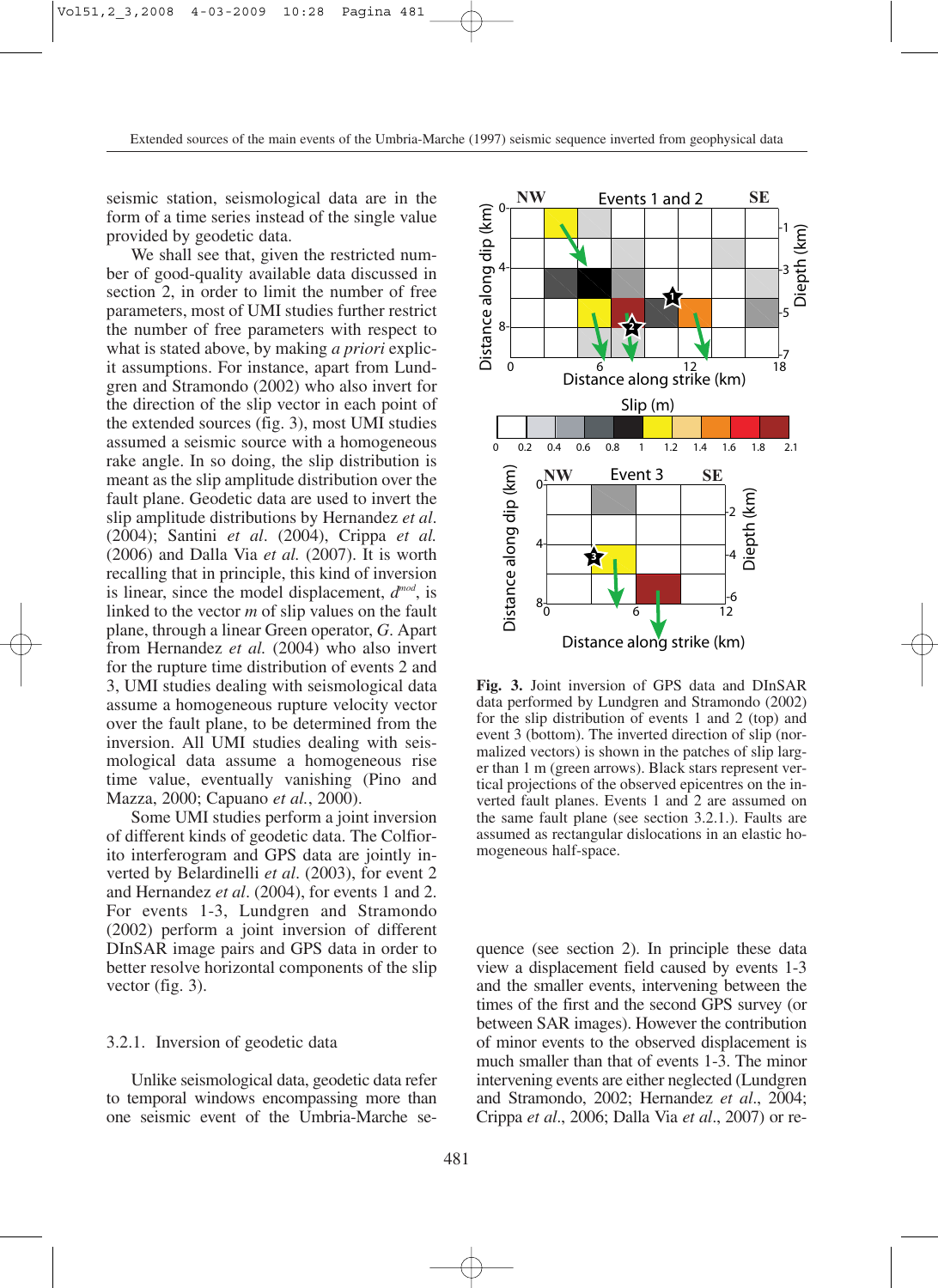solved as a part of the inversion for events 1-3 (Santini *et al.*, 2004 under the assumption that minor events roughly belong to the same fault zone of events 1-3) or explicitly taken into account as fixed parameters, *c***,** together with event 1 parameters. The latter procedure is followed by UMI studies inverting for event 2 only (Belardinelli *et al*., 2003; De Martini *et al*., 2003), that choose **c** in agreement with previous studies.

Forward modelling of events 1 and 2 is made by Hunstad *et al*. (1999) in order to reproduce GPS data, in particular their study focuses on the heterogeneous slip distribution, the top edge depth and the rake of event 2. Details concerning the slip distribution of events 1and 2 are provided by inversions of the Colfiorito interferogram (Lundgren and Stramondo, 2002; Hernandez *et al*., 2004; Santini *et al*., 2004; Crippa *et al*., 2006; Dalla Via *et al*., 2007). In these cases, either a fixed geometry of the fault (location, focal mechanism and maximum dimensions) is assumed in agreement with previous studies or some of the fault parameters are chosen as it follows. Trial values of these parameters are put in the vector of «fixed» parameters *c* and an inversion with respect to the remaining free parameters *m* is performed for each set of trial values. Then the set of trial values that produces the inversion with the smallest cost function is chosen. Even if not inverted simultaneously as the free parameters *m* are, the parameters *c* retrieved in this way can be considered as «inferred» by trial and error. Similar studies are performed for event 3 by considering the Sellano interferogram (Lundgren and Stramondo, 2002; Santini *et al*., 2004) or the Colfiorito-Sellano interferogram (Lundgren and Stramondo, 2002; Hernandez *et al*., 2004). Belardinelli *et al*. (2003) invert the fault mechanism, the location of the fault with respect to the observed hypocenter, the depth of the fault and a simplified slip distribution (fig. 4a), largely inspired to findings of Hunstad *et al*. (1999), using both GPS data and the Colfiorito interferogram.

Both GPS data, the Colfiorito interferogram and the Colfiorito-Sellano interferogram concern the cumulative coseismic displacement of events 1 and 2, which occurred very close to each other in space and time and have a similar focal mechanism, according to the CMT solu-



**Fig. 4a,b.** Simplified slip distribution of event 2 obtained by *a)* joint inversion of DInSAR and GPS data (Belardinelli *et al*., 2003, model *a* in their table II) and *b)* inversion of strong-motion data (Capuano *et al*., 2000). An elastic homogenous half-space is assumed for inversion of geodetic data and a layered half-space (table II) for strong motion inversion. In each panel the black star represents the location of the hypocenter on the fault plane and the arrow represents the inverted direction of slip, assumed as homogeneous on the whole fault plane. In panel *a* slip is obtained by linear interpolation of the inverted solution outside the patch with the largest slip (53 cm). Figure in panel *b* is redrawn after Emolo and Zollo (2001).

tions. For this reason some UMI studies dealing with geodetic data assume that events 1 and 2 occurred on the same fault plane (*e.g.* fig. 3, Lundgren and Stramondo, 2002, Santini *et al.*, 2004). This hypothesis was recently confirmed by high-resolution studies assessing the conti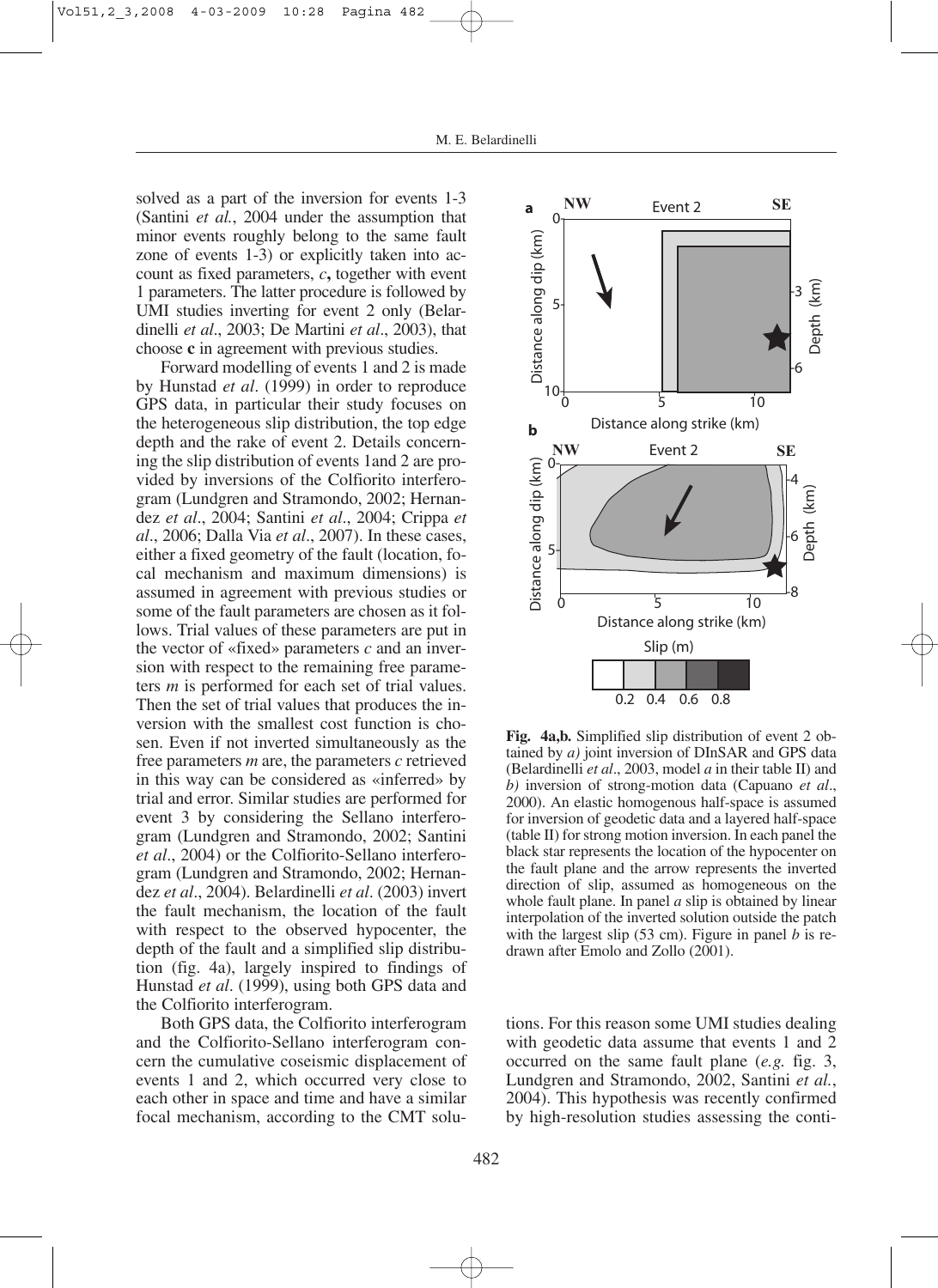nuity of the slip distribution across the two almost parallel faults of event 1 and 2 (Dalla Via *et al*. 2007). At first, UMI studies using the Colfiorito interferograms assumed it to consist of nine fringes of equal slant range displacement. The latter are discretized into 258 sites of known slant range displacement (fig. 5) in Belardinelli *et al*. (2003). Similarly the Colfiorito-Sellano and Sellano interferograms are assumed to consist of a discrete number of fringes of equal slant range displacement, subsequently digitized in a discrete number of data points (*e.g*. Lundgren and Stramondo, 2002). Later, from the Colfiorito interferogram Crippa *et al*. (2006) estimated slant-range displacement values in a 2-D grid containing more than 8900 data points. This denser data set allows a greater resolution in the inverted slip distribution compared to previous studies, but it also requires smoothing algorithms in order to reduce the roughness (the average gradient of the slip over the rupture area) of the inferred slip distribution (Dalla Via *et al*., 2007).

In order to limit the parameter space explored during the inversion, all the theoretically-based *a priori* constraints on *m* should be used, mainly in cases of nonlinear inversions. For instance, while inverting for the source locations, the fault planes should be forced to pass through the instrumental hypocenters or to intersect the volume spanned by their hypocenter, taking into account the uncertainties in its location. In order to determine the inverted model of event 2, Belardinelli *et al*. (2003) consider the large error in its hypocentral depth (Amato *et al*., 1998) and vary the fault location in such a way that the vertical projection of the observed epicentre on the fault plane is located within the depth interval of uncertainty of the observed hypocenter, [3.7 km, 7.7 km], (fig. 4a). The same is true for the inverted model obtained by Lundgren and Stramondo (2002) for event 2 (fig. 3, top), but not for events 1 and 3. As we can note in fig. 3, for these events the vertical projections of the epicentres on the inverted fault planes locate at depths that are smaller than the minimum estimates of hypocentral depth provided by seismology (5 km for event 1 and 6.2 km for event 3, Amato *et al*., 1998).



**Fig. 5.** Geometry used by Belardinelli *et al.* (2003) for the sources of events 1 and 2 and the other two minor events occurred on 3 and 6 October 1997 (grey boxes), whose epicentres are represented by black open stars. GPS data of horizontal displacement in the four stations located within 15 km from the mainshock epicentre are compared to model results. Results of the best model for event 2 according to joint inversion of GPS (at the four stations indicated) and DInSAR data are shown (model *a* in table II of the mentioned paper). Slant range displacement seen by DInSAR data is assumed to be known in 258 «data points» (black dots). Dot size scales with the logarithm of the squared residual between model and DInSAR datum, as evaluated in the dot location. For the fault of event 2, the inverted value of the top edge depth is 70 m. Faults are assumed as rectangular dislocations in an elastic homogeneous half-space.

In order to perform an inversion it is necessary to refer to a particular crustal model. If the inverted parameters include the slip distribution over the fault plane, then the scalar seismic moment can be derived from the inverted solution, *m<sub>I</sub>*, and the crustal model used. Thus in this case, the scalar seismic moment cannot be considered an additional free parameter to be determined by inversion, unlike the approach followed by Lundgren and Stramondo (2002). To this aim,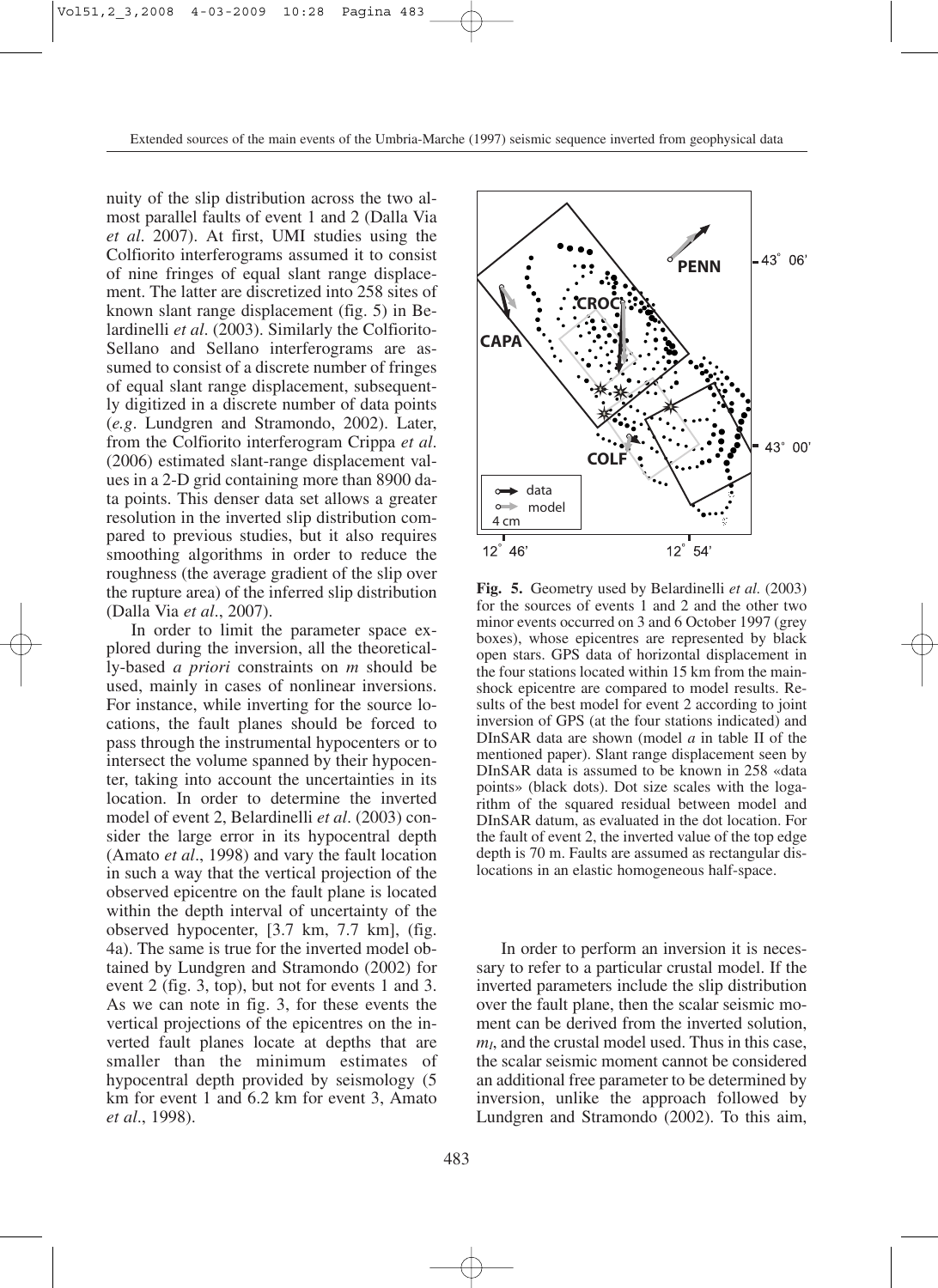both Belardinelli *et al*. (2003) for event 2 and Santini *et al*. (2003) for events 1-3 determine by inversion of geodetic data a slip distribution fulfilling the *a priori* constraint of a scalar seismic moment equal to the CMT solution. Similarly, for event 2, De Martini *et al*. (2003) inverted levelling data by grid search, assuming the scalar seismic moment of the CMT solution as a constraint to determine the fault length, width, top depth and a slip distribution homogeneous along dip, largely inspired to Pino and Mazza (2000) results (see next subsection).

## 3.2.2. Inversion of seismic data

For events 1-3, Pino and Mazza (2000) obtain the apparent source time function (STF) from waveforms recorded at three broadband stations (see section 2), using the method of the empirical Green functions (EGF) by deconvolution in the frequency domain. For each of the three major events, the authors select a suitable EGF (as a smaller event with a similar focal mechanism located close to the studied event). The STF is low-pass filtered below 1 Hz in order to remove small-scale source complexities of the EGF. The STF is also averaged along the three coordinate axes for each station and each event considered. For each event, the maximum amplitude and the duration of the obtained STF at the three stations are the data *d* that can be compared with model results. The latter are developed using the Haskell source model and approximating the STF with a triangle having a width equal to the observed duration*.* The model estimates of the STF amplitude and duration (*dmod*) depend on the following source parameters (*m*): the fault length, the horizontal component of the rupture velocity vector (assumed as homogeneous and unilateral) and the LP moment ratio (the ratio between the scalar seismic moment of the event studied and that of the EGF) for a fixed value of the average wave velocity (*c*). The free parameters, *m***,** are inverted by trial and error. Assuming fixed values of crustal rigidity and fault width, it is also possible to determine the maximum slip on the fault and its position along strike as a part of the solution. For event 2, a bimodal STF is suggested by AQU data, yielding a slip distribution with two maxima along strike.

Capuano *et al*. (2000) perform a trial and error inversion of S-waveforms recorded by the strong-motion accelerometers to infer the source geometry (focal mechanism, length and width), the location of the hypocenters on the fault plane, the rupture velocity vector (assumed as homogeneous), and a simplified slip distribution for events 1-3. Unlike the other events, for event 2 an inhomogeneous distribution of slip is required by data, with a gaussianlike peak located at about 3-4 km up-dip and NW of the nucleation point (fig. 3b). Only the acceleration field associated with the direct Swave motion is computed, assuming that it largely dominates in amplitude with respect to direct P-wave and converted/reflected waves in the near-source distance. The authors filter the signals of accelerometers in the range 1-5 Hz and integrate them to obtain ground velocities. The low frequency limit is imposed by the assumptions made by the authors in modelling the seismic radiation using the asymptotic theory (Frauhnofer approximation: wavelengths much smaller than distance from the source, comparable with the fault dimension in near field). The parameters of the starting model are inferred from previous analyses of the same authors. The latter estimate the STF and isochrones of events 1-3 at the considered seismic stations (see section 2) and study the Swave polarization of measured waveforms.

Hernandez *et al.* (2004) instead low pass the frequency content of accelerometer signals (assuming a 0.1-1.5 Hz filter) and integrate them twice (to obtain ground displacement), owing to difficulties in modelling the high frequency content of waveforms. The obtained data set is used to invert the slip distributions and the rupture histories of events 2 and 3 by means of non linear iterative inversion in the frequency domain, where each step is linearized. In this case, data, *d***,** are represented by the waveform spectra for each frequency and component of displacement at each station. Free parameters, *m*, are the rupture time and slip distributions over the fault plane, assuming fixed the fault geometry and a homogeneous source time function with a rise time equal to 1 s**.**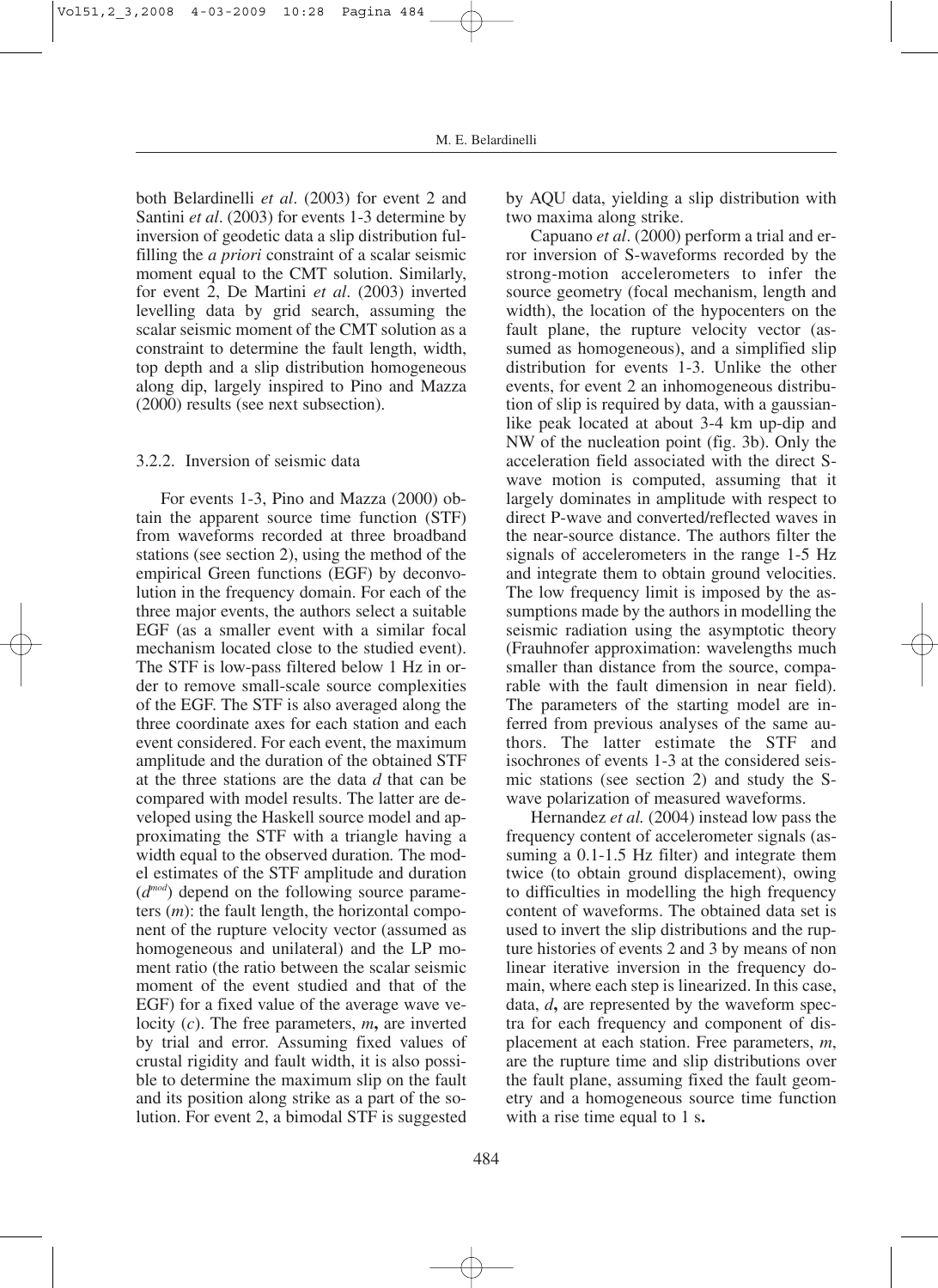## **4. Results**

Inversion studies using only one kind of data or a part of the available data set should in principle check the consistency of their results with the observational evidences not directly taken into account during the inversion. To this aim, several UMI studies verify if the «misfit *a posteriori*» with observations not used for the inversion is small, where the misfit *a posteriori* is obtained by means of a forward model using the inverted source parameters *mI*. For instance, this is the case of Santini *et al*. (2004) who compare inversion results obtained for events 1 and 2 with vertical GPS data and with the Colfiorito-Sellano interferogram (not used in the inversion). For events 1- 3, Hernandez *et al*. (2004) check the inversion results obtained from geodetic data with strong-motion data, assuming the inverted slip model, a homogeneous rupture velocity and 1 s rise time. Capuano *et al*. (2000) check their inverted final model for events 1 and 2 comparing the waveforms obtained by forward modelling at the station of Nocera Umbra (not used in their inversion) with recorded data at the same station.

Moreover, UMI studies not using the *a priori* constraint of the total scalar seismic moment (see Section 3.2.1.) verify *a posteriori* the consistency of their estimate of the seismic moment with the CMT solution.

The estimates of the inverted parameters, *m<sub>I</sub>*, are affected by uncertainties that can be related to errors in data or parameters fixed in the inversion. Uncertainty is also intrinsic to the inversion method, taking into account the limitations concerning the resolving power of the data used and the modelling appropriateness. Capuano *et al*. (2000) and Pino and Mazza (2000) estimate an uncertainty of 10-20% in each component of  $m<sub>I</sub>$  by determining the maximum and minimum values of each of the free parameters producing model results *dmod* compatible with the reading errors of data. For event 2, Belardinelli *et al*. (2003) define as «acceptable» a model *m* that reproduces on average the data within the measurement error (having  $\varepsilon < \varepsilon_{max}$ ). An ensemble of acceptable models,  $m_a^j$ ,  $j = 1, 2, ..., n_A$ , is built by select-

ing a subset of the inverted models  $m_I^i$  generated by varying randomly the starting models  $\mathbf{m}_s^i$ ,  $i = 1, 2, ..., 500$ . The authors provide estimates of the uncertainty of each free parameter by analyzing the distribution of that parameter within the ensemble of acceptable models. Some UMI studies demonstrate that the resolution of the inversion of geodetic data decreases with increasing the source depth. In particular in the deepest parts of the seismic sources of events 1 and 2 (depth $> 3$  km), the resolution gets significantly worse. For these events, both the uncertainty of each inverted parameter (Hernandez *et al.*, 2004) and the «minimum resolvable area of the fault» (with respect to the slip distribution, Crippa *et al*., 2006) increase significantly at depths larger than 3 km. The minimum resolvable area of the fault is defined as the area of a fault patch producing on surface measure points an average displacement of the order of data uncertainty, for 1 m of homogeneous slip.

The following state of knowledge of the three seismic sources of events 1-3 can be outlined on the basis of UMI studies. All three sources are recognized as NW-SE trending and SW dipping (*e.g*. fig. 2). However the values fixed, or inferred (in the sense explained in section 3.2.1.), or inverted for the strike of event 3 belong to a quite large interval 123°- 160°. The hypocenter is located near the border of the faults of event 2 (SE border, *e.g.* figs. 2, 4 and 5) and event 3 (NW border, *e.g*. figs. 3 and 6). The rupture of events 2 and 3 propagated from the hypocenters with an average rupture velocity of about 2.6-3 km/s (Capuano *et al*., 2000; Pino and Mazza, 2000). In most of the studies, the hypocenter of Event 1 is assumed to be located near the NW border of the fault, suggesting a unilateral rupture (*e.g.* figs. 2 and 5), however Capuano *et al*., 2000 attribute a bilateral rupture mechanism to event 1.

The most studied source is that of event 2, characterized by a fault length of about 12-15 km (*e.g*. Capuano *et al*., 2000; Pino and Mazza, 2000, see *e.g*. fig. 4). For event 2, GPS data, in particular the large horizontal displacement recorded at the station PENN (Hunstad *et al*., 1999), require the top of the fault to be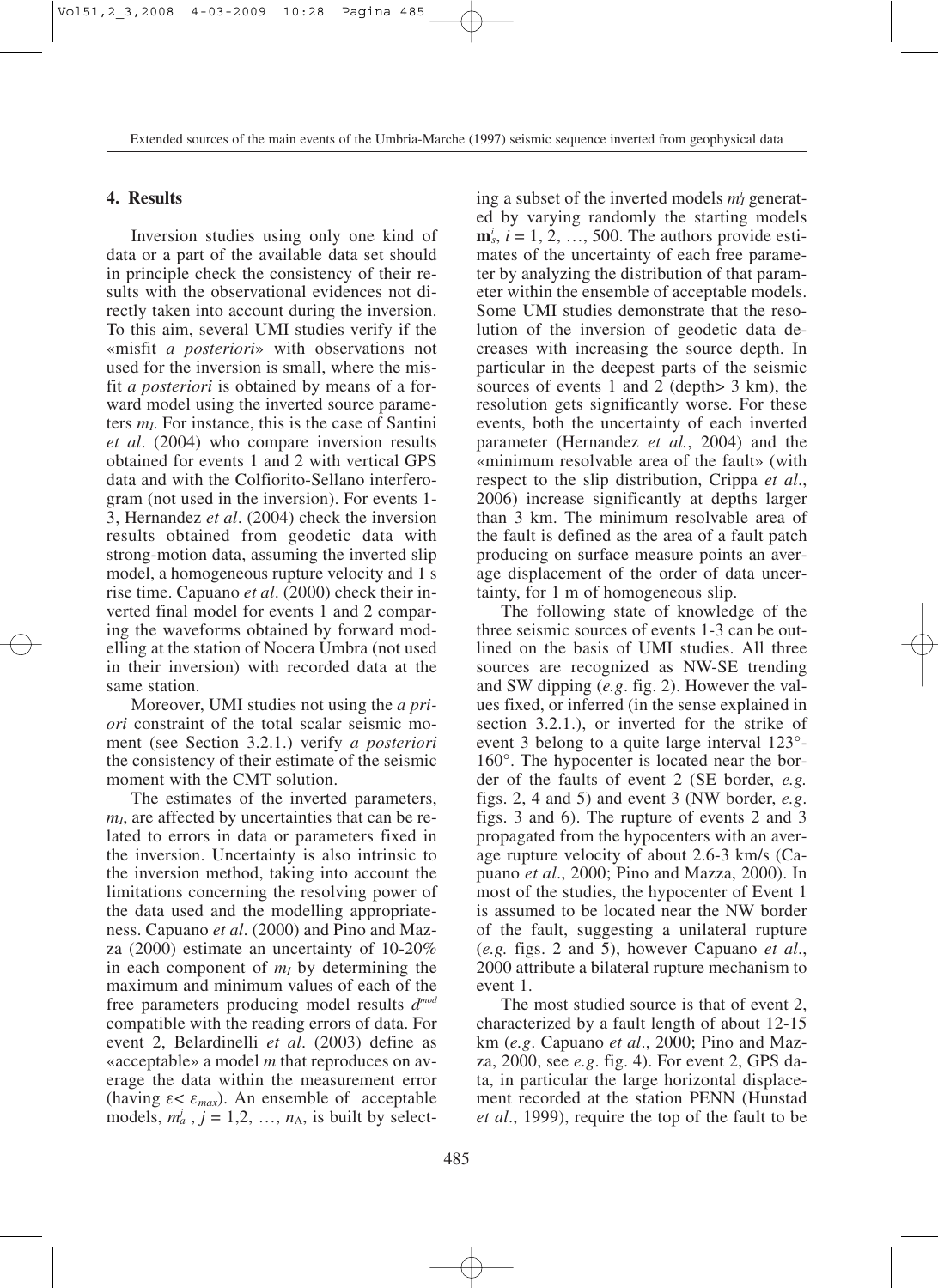

**Fig. 6.** Best fit model for slip distribution of events 1-3 from inversion of geodetic data (Hernandez *et al.*, 2004). A joint inversion of DInSAR and GPS data is performed in case of events 1 and 2 (see fig. 3), while event 3 rupture is inverted from DInSAR data alone. The open white star indicates the hypocenter on the fault plane of event 3. The crustal model used is reported in table I. Figure redrawn after Hernandez *et al*. (2004).

shallower (0.04-0.7 km) than using levelling data (3.4 km, De Martini *et al.*, 2003), SAR  $(1-2 \text{ km})$  or strong motion data  $(0.7-3.38 \text{ km})$ . Except for the Capuano *et al.* (2000) solution (fig. 4b), the inverted value of the rake angle of event 2 entails a small left lateral component superimposed to the dominant normal component (figs. 3 and 4a) in agreement with the CMT solution. Even if less resolved by GPS and DInSAR data, the inferred value of the dip angle of event 2 is around 40 degrees (Belardinelli *et al*., 2003; Hernandez *et al*., 2004, De Martini *et al*. 2003; Capuano *et al*., 2000) in agreement with the CMT solution, showing an anomalously small value for a normal fault.

On the average, the top of the fault of event 2 is found to be shallower than that of events 1 and 3 (*e.g*. fig. 6). The inverted slip distribu-

tions are heterogeneous and characterized by patches containing the maximum values near the hypocenter locations (figs. 3, 4 and 6). For event 2, this patch has about 5 km extent along strike and concentrates below about 2 km depth (Lundgren and Stramondo, 2002, Belardinelli *et al*., 2003, Santini *et al*.; 2003, Hernandez *et al*. 2004; Crippa *et al*., 2006). For event 2, another smaller patch of slip located close to NW end of the fault can be inferred on the basis of some of the inversion studies (Pino *et al*., 1999; Lundgren and Stramondo, 2002; Hernandez *et al*., 2004; De Martini *et al*., 2003; Crippa *et al.*, 2006; Dalla Via *et al*., 2007, see figs. 3 and 6). Outside and around the two high-slip patches, the distribution of aftershocks recorded in the first three months after event 2 shows a larger density (De Martini *et al*., 2004) suggesting the presence of an asperity.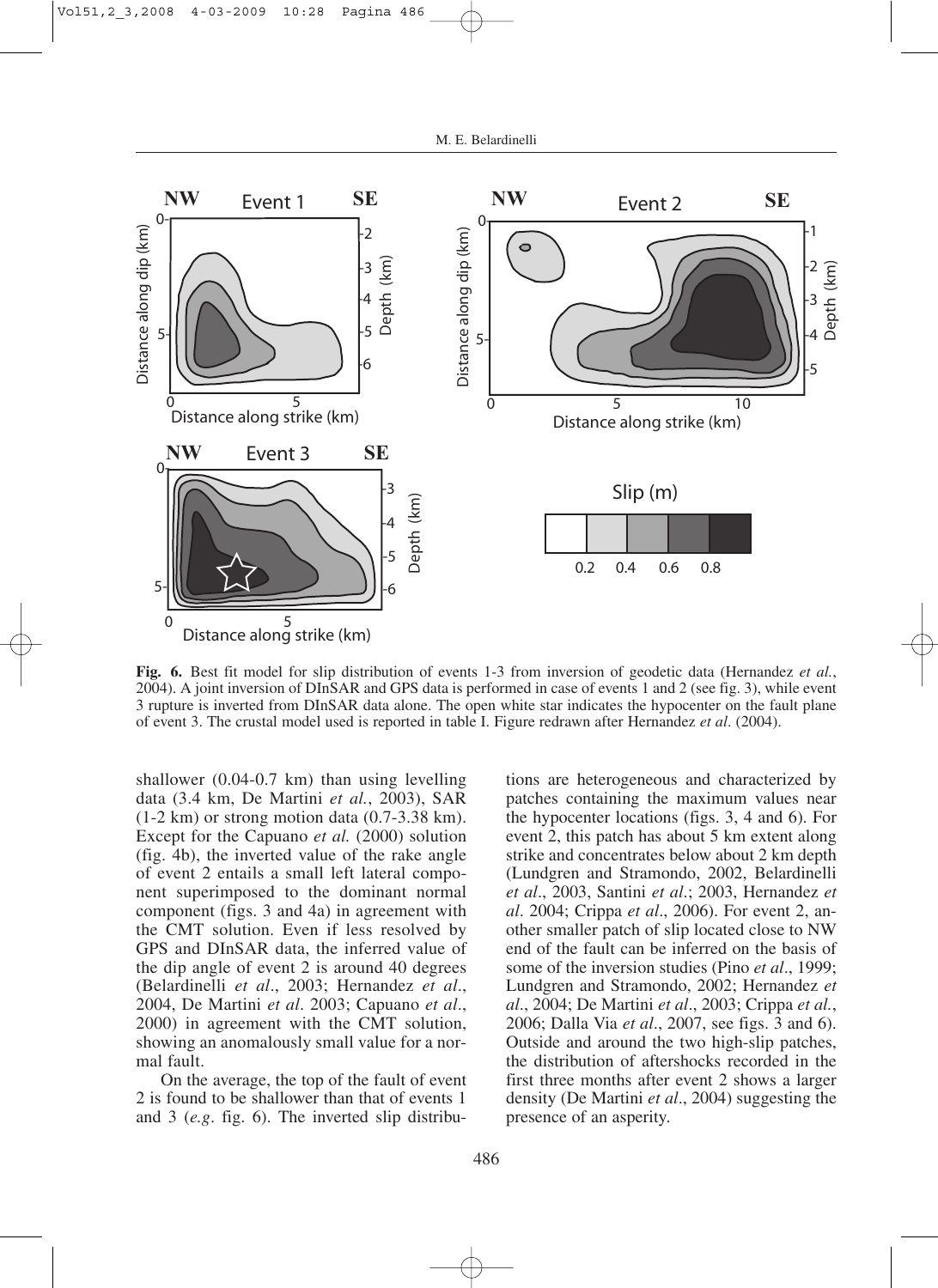# **5. Discussion and conclusive remarks**

This paper reviews several studies of the extended sources of the three major events of the Umbria-Marche sequence that are performed through inversion of observed coseismic displacements (UMI studies). Comparing the methods and the results obtained by each UMI study we see that: 1) the best resolved source is that of the largest event (event 2: September 26, 1997 at 09:40 GMT, Mw=6.0); 2) only some studies estimate the uncertainties of the inverted parameters and these studies are not necessarily the most recent ones; 3) in general, only one kind of data set is inverted and joint inversions of different data sets are performed only using different kinds of geodetic data (GPS and DInSAR). If point 1) is quite obvious given the moderate size of seismicity recorded during the 1997 the Umbria-Marche sequence, points 2 and 3 are worth discussing in the following part of this section, guided by other inversion studies of extended sources of recent earthquakes occurred in the world.

Piatanesi *et al*. (2007) point out that most of computational effort in finite-fault inversions seems to be devoted to finding the model which yields the minimum cost function and that only few studies deal with a posterior error analysis, while the latter may have important implications, for instance, for providing ground motion scenarios. Then they propose a technique to estimate the variability of rupture models that are consistent with data. Referring the results to each of the inferred parameters, the authors consider well resolved a parameter in a certain point of the fault if the ratio between its variability range and the value of the inverted parameter is low  $(\leq 0.5)$ . The regions of the fault where this occurs are stably inverted with respect to that parameter. For the Umbria-Marche sequence a similar analysis was made only for events 1 and 2 by Hernandez *et al*. (2004) when they perform a joint inversion of DInSAR and GPS data (see sections 2 and 4). However, synthetic tests shown by Piatanesi *et al*. (2007) point out that the variability of one parameter can correctly estimate the error bar of the same parameter only if the modelling is consistent and in particular if a realistic crustal model is

used to evaluate the field of coseismic displacement. This is due to the well known fact that uncertainties in the crustal model represent a main source of noise in inversion studies of extended seismic sources (*e.g*. Wald and Graves**,** 2001).

Generally, UMI studies assume the seismic sources to be described by dislocations or point sources in an elastic homogeneous half-space, except for studies considering strong-motion data (*e.g.* Capuano *et al*., 2000 and Hernandez *et al*., 2004), where a layered half-space is considered with rigidity values smaller than 30 GPa (average value for the crust) in the first 7- 8 km depth (see tables I and II). In general, if the layering of the crust is taken into account, the top edges of the three faults turn out to be deeper (1.5-3.5 km , 0.7-3.4 km, 2.4-4.8 km for events 1, 2 and 3 respectively) than the values obtained using half-space models (0.04-2 km, 0.04-1 km, 0.64-1.15 km, for events 1, 2 and 3 respectively). Alternatively, since in UMI studies different data sets are considered, one could explain the different estimates of the top edge depth referring to the different «importance» (*e.g*. Tarantola, 1987) of a particular data set in allowing the resolution of slip at depth. However synthetic tests inverting geodetic data and strong motion data separately (Delouis *et al.*, 2002) do not seem to show that strong motion data are more important or more sensitive to final slip at depth than geodetic data are.

Neglecting low rigidity layers near the surface leads to underestimate mainly the horizontal components of displacement at the surface. This is confirmed by several studies (*e.g*. Wald and Grave 2001; Megna *et al*., 2008). In the framework of inversion studies, for the same displacement observed at the surface, overestimating the rigidity of near surface layers leads to slip overestimates near the surface (*e.g.* Wald and Graves**,** 2001; Simons *et al*., 2002; Piatanesi *et al*., 2007) or to underestimate the top depth of the dislocation, in agreement with theoretical modelling of dislocations in layered media (Savage, 1998). However Piatanesi *et al*. (2007) show that the along strike slip distribution can be affected by uncertainties in the crustal model too. For event 2, we can note that the amplitudes of horizontal displacement at GPS sites are compa-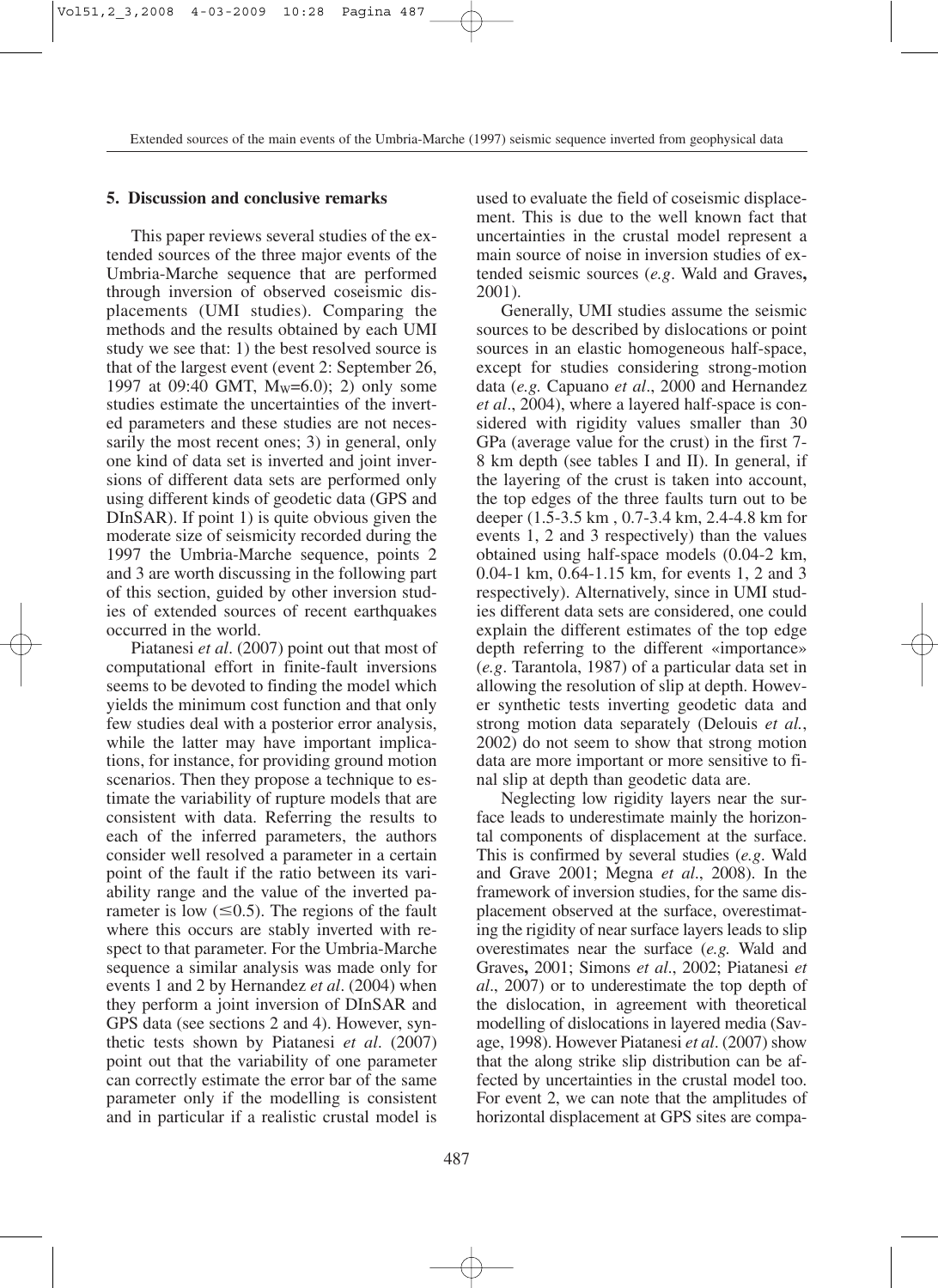| Top depth $(m)$ | $V_p$ (m/s) | Vs(m/s) | $\rho$ (kg/m <sup>3</sup> ) | $\mu$ (GPa) |
|-----------------|-------------|---------|-----------------------------|-------------|
| 0               | 4800        | 2666    | 2600                        | 18.5        |
| 4000            | 5500        | 3055    | 2800                        | 26.1        |
| 7000            | 6300        | 3500    | 2900                        | 35.5        |
| 30000           | 8000        | 4444    | 3100                        | 61.2        |

**Table I.** Crustal model used by Hernandez *et al.* (2004). The rigidity modulus is indicated with  $\mu$ .

**Table II.** Crustal model reported by Emolo and Zollo (2001) and used by Capuano *et al.* (2000). The rigidity modulus is indicated with  $\mu$ .

| Top depth $(m)$ | $V_p$ (m/s) | $V_s$ (m/s) | $\rho$ (kg/m <sup>3</sup> ) | $\mu$ (GPa) |
|-----------------|-------------|-------------|-----------------------------|-------------|
| $\theta$        | 2000        | 1100        | 2000                        | 2.4         |
| 200             | 4400        | 2400        | 2400                        | 13.8        |
| 1800            | 5900        | 3200        | 2400                        | 24.6        |
| 8000            | 6250        | 3500        | 2500                        | 30.6        |

rable if either a 1-D crustal model (fig. 2) or a half-space model (fig. 5) is used, despite of the fact that in fig. 2 the fault top is much deeper than in fig. 5. In both figures the amplitudes of horizontal displacement are underestimated with respect to data. This is particularly true for the station of PENN where secondary effects such as deep-seated gravitational slope deformations are likely to have amplified the observed horizontal displacement with respect to estimates of coseismic displacement due to dislocations in elastic media (Moro *et al*., 2007). In principle these effects should be taken into account before inverting geodetic data using elasto-static dislocation models. Neglecting these secondary effects at PENN might lead to underestimate the fault top depth of event 2 in UMI studies that invert geodetic data alone.

The joint inversion of different kinds of data increases in a robust way both the information carried by the inverted model (because different data can have different importance for each model parameter) and its resolving power (because the number of data of comparable importance to estimate the same parameter increases). Usually, the

single data set is reproduced by the model resulting from a joint inversion worse than it is when that kind of data is inverted separately, however the stability of the joint inversion is generally greater. For instance, joint inversions of GPS data and DInSAR data allow to estimate horizontal components of the slip vector better than using DInSAR data alone (*e.g*. Lundgren and Stramondo, 2002; Belardinelli *et al*., 2003) since GPS data are most precise in horizontal deformations (Pedersen *et al*., 2003). On the other hand, slip inversions using seismological data only are likely to be affected by trade off between rupture times and slip location (Delouis *et al*., 2002).

To conclude, the lesson learnt from the analysis of UMI studies suggests that separate inversions of geodetic and seismological data can lead to fault models that are not strictly comparable, also due to the different crustal models that are used in evaluating static and dynamic displacement values. Finite-fault studies dealing with recent earthquakes that occurred in the world are in favour of joint inversions assuming at least 1-D Earth structures (Wald and Graves, 2001). The uncertainties related to the choice of